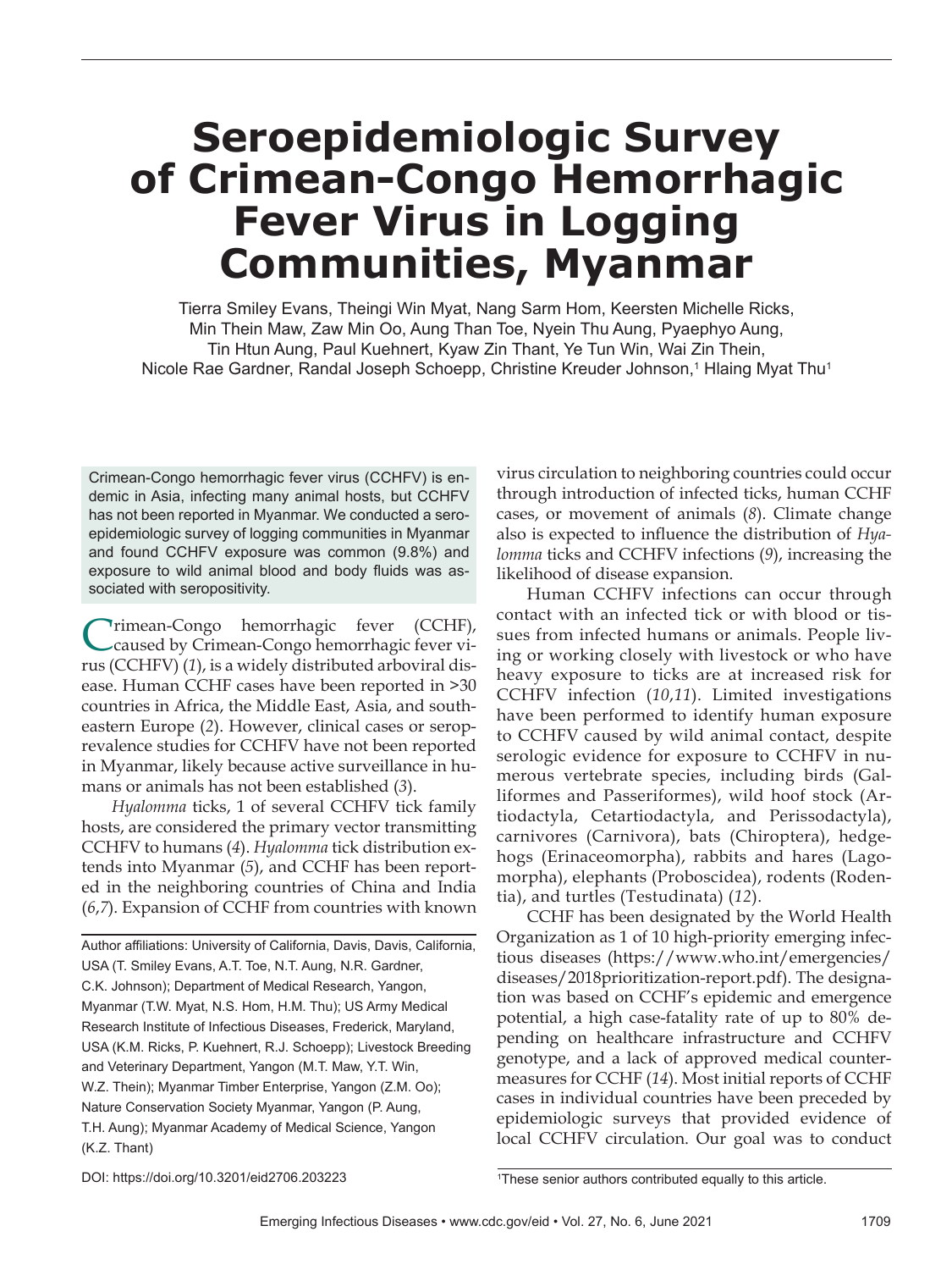targeted CCHFV surveillance of Myanmar logging communities, which contain an occupational group with expected high exposure to ticks, domestic livestock, and wild animals.

#### **The Study**

Myanmar uses a traditional method of elephant logging for timber harvest. Consequently, Myanmar has a large network of communities in which loggers live together in temporary villages with their families and occasionally migrant laborers. We collected data from 102 healthy persons from 5 elephant logging communities in and near the Yenwe Forest Reserve, a protected area in central Myanmar, during June 2016–August 2018. Most (57/102) participants, including persons from forest management, logging crews, and elephant caretakers, worked in the protected area and were exposed to forested areas and vectors associated with CCHFV (Table 1). Participants were 17–67 years of age and the median age was 32.5 years. We collected venous blood samples and quantitative medical and behavioral questionnaires from each participant (Appendix, https://wwwnc.cdc.gov/EID/ article/27/6/20-3223-App1.pdf).

We used a bead-based MagPix (Luminex Corporation, https://www.luminexcorp.com) assay platform, developed at the US Army Medical Research Institute of Infectious Diseases, to detect specific IgG reactivity against the nucleoprotein of CCHFV. We used molecular detection of conserved

regions of the small, medium, and large segments of bunyavirus to detect CCHFV viremia with conventional PCR (Appendix).

We identified previous CCHFV exposure among study participants, but we did not detect any active infections. Study participants did not exhibit any signs of hemorrhagic fever, and none reported having previously suffered symptoms of hemorrhagic-like illnesses. All participants tested negative for bunyaviruses by consensus PCR. Among study participants, 9.8% (10/102) were seropositive for CCHFV by Mag-Pix IgG assay. Samples categorized as positive ranged from 1,124–8,911 mean fold increase (MFI) and a signal-to-noise ratio (S/N) of 33.8–207.8. Negative samples had an MFI of 44–854 and 1–19.9 S/N. Persons 31–40 years of age were significantly more likely to be seropositive for CCHFV ( $p = 0.05$ ) compared with other age groups. We noted no statistically significant associations between specific occupations and CCH-FV exposure (Table 1).

Persons who reported handling live or recently slaughtered primates (age-adjusted odds ratio  $[OR<sub>age adjusted</sub>] = 5.53; p = 0.020$  or wild carnivores (OR<sub>age adjusted</sub> = 1.3;  $p = 0.004$ ) in their lifetimes were more likely to have been exposed to CCHFV (Table 2). Handling primates was significantly correlated with handling carnivores (Pearson's correlation =  $0.6$ ; p< $0.001$ ). Therefore, we used independent multivariable logistic regression models to adjust for age while assessing the association of CCHFV seropositivity for these 2 factors. More male than female persons reported

| <b>Table 1.</b> Crimean-Congo hemorrhagic fever virus immunoglobulin G seroprevalence by demographic characteristic and occupation |              |              |                            |  |  |
|------------------------------------------------------------------------------------------------------------------------------------|--------------|--------------|----------------------------|--|--|
| among forest logging camp communities, Myanmar                                                                                     |              |              |                            |  |  |
| Characteristic                                                                                                                     | No. positive | No. negative | Period prevalence (95% CI) |  |  |
| Sex                                                                                                                                |              |              |                            |  |  |
| M                                                                                                                                  | 6            | 56           | $0.11(0.05 - 0.2)$         |  |  |
|                                                                                                                                    |              | 36           | $0.11(0.04 - 0.23)$        |  |  |
| Age group, y                                                                                                                       |              |              |                            |  |  |
| $11 - 20$                                                                                                                          |              | 11           | $0(0-0.26)$                |  |  |
| $21 - 30$                                                                                                                          |              | 32           | $0.09(0.03 - 0.22)$        |  |  |
| $31 - 40$                                                                                                                          |              | 19           | $0.21(0.09 - 0.40)$        |  |  |
| $41 - 50$                                                                                                                          |              | 13           | $0.13(0.04 - 0.38)$        |  |  |
| $51 - 60$                                                                                                                          |              | 15           | $0(0-0.20)$                |  |  |
| $61 - 70$                                                                                                                          |              | 2            | $0(0-0.66)$                |  |  |
| Primary occupation*                                                                                                                |              |              |                            |  |  |
| <b>Extractive industries</b>                                                                                                       |              | 6            | $0(0-0.39)$                |  |  |
| Crop production                                                                                                                    |              |              | $0(0-0.66)$                |  |  |
| Livestock farmer                                                                                                                   |              |              | $0(0-0.79)$                |  |  |
| Protected area worker, forest ranger                                                                                               |              | 51           | $0.11(0.05 - 0.21)$        |  |  |
| Housewife                                                                                                                          |              | 2            | $0.33(0.06 - 0.79)$        |  |  |
| Teacher                                                                                                                            |              | 2            | $0(0-0.66)$                |  |  |
| Migrant laborer                                                                                                                    |              | 5            | $0(0-0.43)$                |  |  |
| <b>Hunter</b>                                                                                                                      |              |              | $0.11(0.02 - 0.43)$        |  |  |
| Dependent                                                                                                                          |              | 27           | $0.09(0.03 - 0.24)$        |  |  |
| Total                                                                                                                              | 10           | 92           | $0.11(0.05 - 0.17)$        |  |  |

\*Persons were asked to report their primary occupations but some engaged in additional activities, outside of their primary occupation. For example, persons who did not identify as being a hunter as their primary occupation may have reported hunting.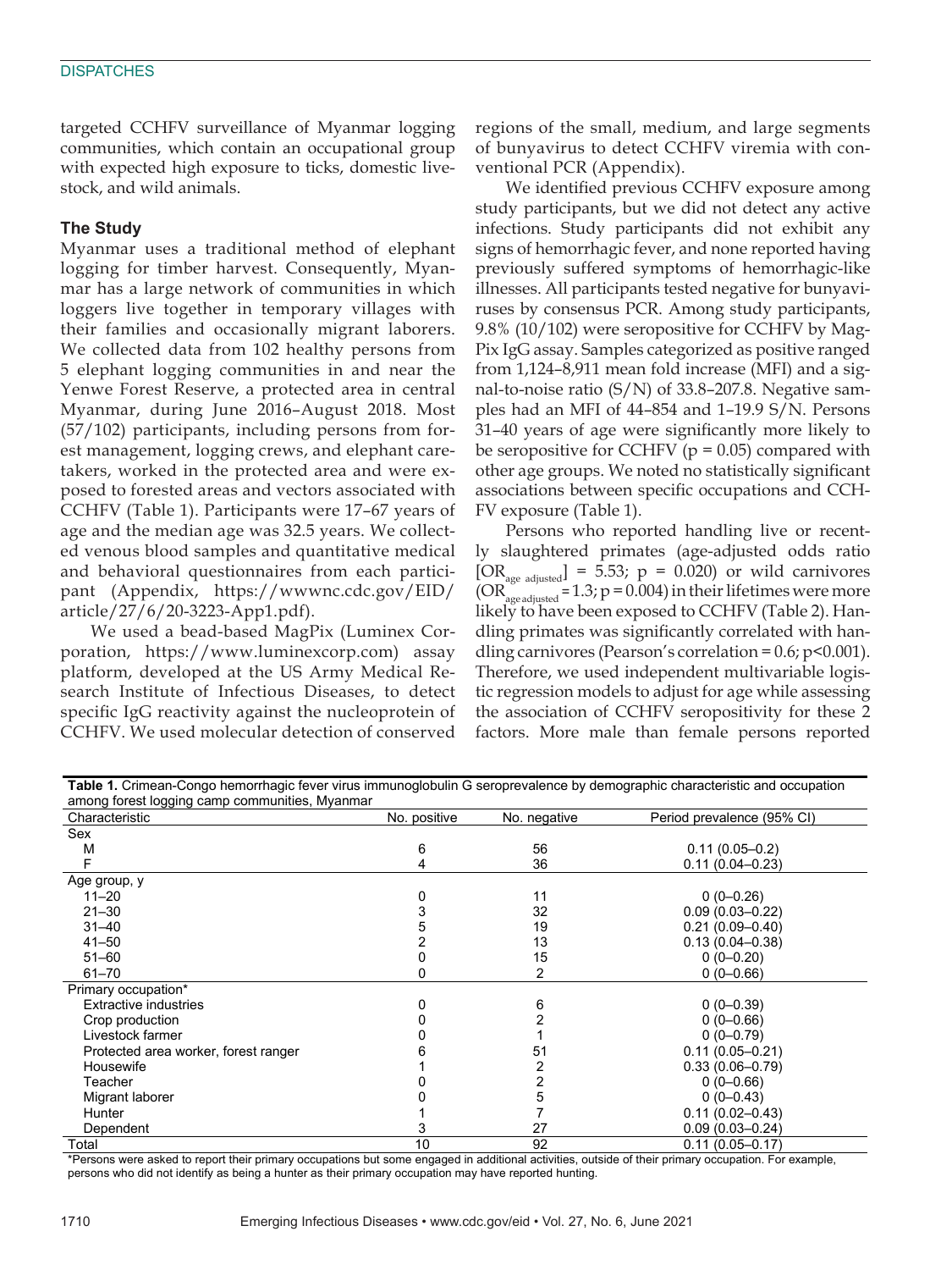|                                               | Exposed no. persons         | Unexposed no. persons       | <b>Bivariate model</b> |           | Multivariable model |           |
|-----------------------------------------------|-----------------------------|-----------------------------|------------------------|-----------|---------------------|-----------|
| <b>Risk factor</b>                            | seropositive/no. tested (%) | seropositive/no. tested (%) | <b>OR</b>              | p value   | <b>OR</b>           | p value   |
| Hunted wildlife                               |                             |                             |                        |           |                     |           |
| Ungulate                                      | 2/27(7.4)                   | 8/75 (10.7)                 | 0.67                   | 1.0       | <b>NC</b>           | <b>NC</b> |
| Bat                                           | $0/1$ (0.0)                 | 10/101 (9.9)                | $2.9+$                 | 1.0       | <b>NC</b>           | <b>NC</b> |
| Rodent                                        | $0/1$ (0.0)                 | 10/101 (9.9)                | $2.9+$                 | 1.0       | <b>NC</b>           | <b>NC</b> |
| Primate                                       | 2/16(12.5)                  | 8/86(9.3)                   | 1.39                   | 0.66      | <b>NC</b>           | <b>NC</b> |
| Pangolin                                      | 2/9(22.2)                   | 8/93(8.6)                   | 2.99                   | 0.21      | <b>NC</b>           | <b>NC</b> |
| Carnivore                                     | 1/9(11.1)                   | 9/93(9.7)                   | 1.16                   | 1.0       | <b>NC</b>           | <b>NC</b> |
| Any wild animal                               | 4/51(7.8)                   | 6/51(11.8)                  | 0.64                   | 0.74      | <b>NC</b>           | <b>NC</b> |
| Handled wildlife found dead                   |                             |                             |                        |           |                     |           |
| Ungulate                                      | 3/32(9.4)                   | 7/70 (10.0)                 | 0.93                   | 1.0       | <b>NC</b>           | <b>NC</b> |
| Bat                                           | 1/3(33.3)                   | 9/99(9.1)                   | 4.86                   | 0.27      | <b>NC</b>           | <b>NC</b> |
| Rodent                                        | 1/4(25.0)                   | 9/98(9.2)                   | 3.24                   | 0.34      | <b>NC</b>           | <b>NC</b> |
| Primate                                       | 4/19(21.1)                  | 6/83(7.2)                   | 3.37                   | 0.09      | <b>NC</b>           | <b>NC</b> |
| Pangolin                                      | 1/6(16.7)                   | 9/96(9.4)                   | 1.92                   | 0.47      | <b>NC</b>           | <b>NC</b> |
| Carnivore                                     | 1/10(10.0)                  | 9/92(9.8)                   | 1.02                   | 1.0       | <b>NC</b>           | <b>NC</b> |
| Any wild animal                               | 8/76 (10.5)                 | 2/26(7.7)                   | 1.41                   | 1.0       | <b>NC</b>           | <b>NC</b> |
| Handled recently slaughtered or live wildlife |                             |                             |                        |           |                     |           |
| Ungulate                                      | 4/26(15.4)                  | 6/76(7.9)                   | 2.1                    | 0.27      | <b>NC</b>           | <b>NC</b> |
| Bat                                           | 1/3(33.3)                   | 9/99(9.1)                   | 4.86                   | 0.27      | <b>NC</b>           | <b>NC</b> |
| Rodent                                        | 1/5(20.0)                   | 9/97(9.3)                   | 2.42                   | 0.41      | <b>NC</b>           | <b>NC</b> |
| Primate                                       | 5/23(21.7)                  | 5/79(6.3)                   | 4.04                   | 0.04      | 5.53‡               | 0.020     |
| Pangolin                                      | 2/10(20.0)                  | 8/92(8.7)                   | 2.59                   | 0.25      | <b>NC</b>           | NC.       |
| Carnivore                                     | 4/12(33.3)                  | 6/90(6.7)                   | 6.78                   | 0.02      | $1.3+$              | 0.004     |
| Any wild animal                               | 10/88 (11.4)                | 0/14(0.0)                   | $3.88 +$               | 0.35      | <b>NC</b>           | <b>NC</b> |
| Handled live domestic animals                 |                             |                             |                        |           |                     |           |
| Goats                                         | 0/6(0.0)                    | 10/96 (10.4)                | $0.63 +$               | 1.0       | <b>NC</b>           | <b>NC</b> |
| Pigs                                          | 3/23(13.0)                  | 7/79(8.9)                   | 1.54                   | 0.69      | <b>NC</b>           | <b>NC</b> |
| Poultry                                       | 6/57(10.5)                  | 4/45(8.9)                   | 1.20                   | 1.0       | <b>NC</b>           | <b>NC</b> |
| Cattle                                        | 1/8(12.5)                   | 9/94(9.6)                   | 1.34                   | 0.58      | <b>NC</b>           | <b>NC</b> |
| Elephant                                      | 5/43(11.6)                  | 5/59(8.5)                   | 1.42                   | 0.74      | <b>NC</b>           | <b>NC</b> |
| Any domestic animal                           | 7/60 (11.7)                 | 3/42(7.1)                   | 1.71                   | 0.52      | <b>NC</b>           | <b>NC</b> |
| Slaughtered domestic animals                  |                             |                             |                        |           |                     |           |
| Goats                                         | $0/0$ $(0.0)$               | 10/102 (9.8)                | <b>NC</b>              | <b>NC</b> | <b>NC</b>           | <b>NC</b> |
| Pigs                                          | 1/3(33.3)                   | 9/99(9.1)                   | 4.86                   | 0.27      | <b>NC</b>           | <b>NC</b> |
| Poultry                                       | 3/18 (16.7)                 | 7/84(8.3)                   | 2.18                   | 0.38      | <b>NC</b>           | <b>NC</b> |
| Cattle                                        | $0/1$ (0.0)                 | 10/101 (9.9)                | $2.9+$                 | 1.0       | <b>NC</b>           | <b>NC</b> |
| Any domestic animal                           | 9/71(12.7)                  | 1/31(3.2)                   | 4.31                   | 0.28      | <b>NC</b>           | <b>NC</b> |
| *NC not calculated: OR odde ratio             |                             |                             |                        |           |                     |           |

Table 2. Distribution of seropositivity to Crimean-Congo hemorrhagic fever virus among persons exposed to wild and domesticated animals in forest logging camp communities, Myanmar\*

\*NC, not calculated; OR, odds ratio.

†Sample odds ratio calculated using unconditional maximum likelihood estimate method.

‡Evaluated in separate multivariable models, adjusting for age.

handling primates (20 male vs. 3 female persons) and carnivores (9 male vs. 3 female persons) and their ages ranged from 19–60 years. Handling primates or carnivores was not statistically significantly associated with any occupational or other behavioral factors.

Among persons who reported handling wildlife, the highest risk species for CCHFV exposure were primates and carnivores. Although sample size for handling some live or recently slaughtered wild animal taxa were low (for instance, <5 persons each reported handling rodents or bats), we found no statistically significant association between combined wildlife taxa evaluated and CCHFV exposure (p = 1.0; Table 2).

A bite from an infected tick was not the likely route of exposure to CCHFV in this community. We evaluated occupations associated with increased forest contact, and thus tick habitat, such as resource

extraction, protected area worker (forest ranger), or hunter, as a combined variable, but we found no statistically significant association between occupation and CCHFV exposure.

Contact with domestic animals also was not the likely route of CCHFV exposure in this community. Study participants were not frequently exposed to ruminants, the domestic animal group most reported as associated with CCHFV exposure in endemic countries. Participants were more likely to report contact with pigs or poultry, but these animals have not been identified as amplifying hosts for CCHFV. Contact with live or dead domestic animals of any kind was not associated with CCHFV exposure (Table 2).

Nonhuman primates have not been implicated as natural reservoir hosts or sources of human CCHFV infection. However, rhesus macaques (*Macaca mulatta*) and long-tailed macaques (*M. fascicularis*), which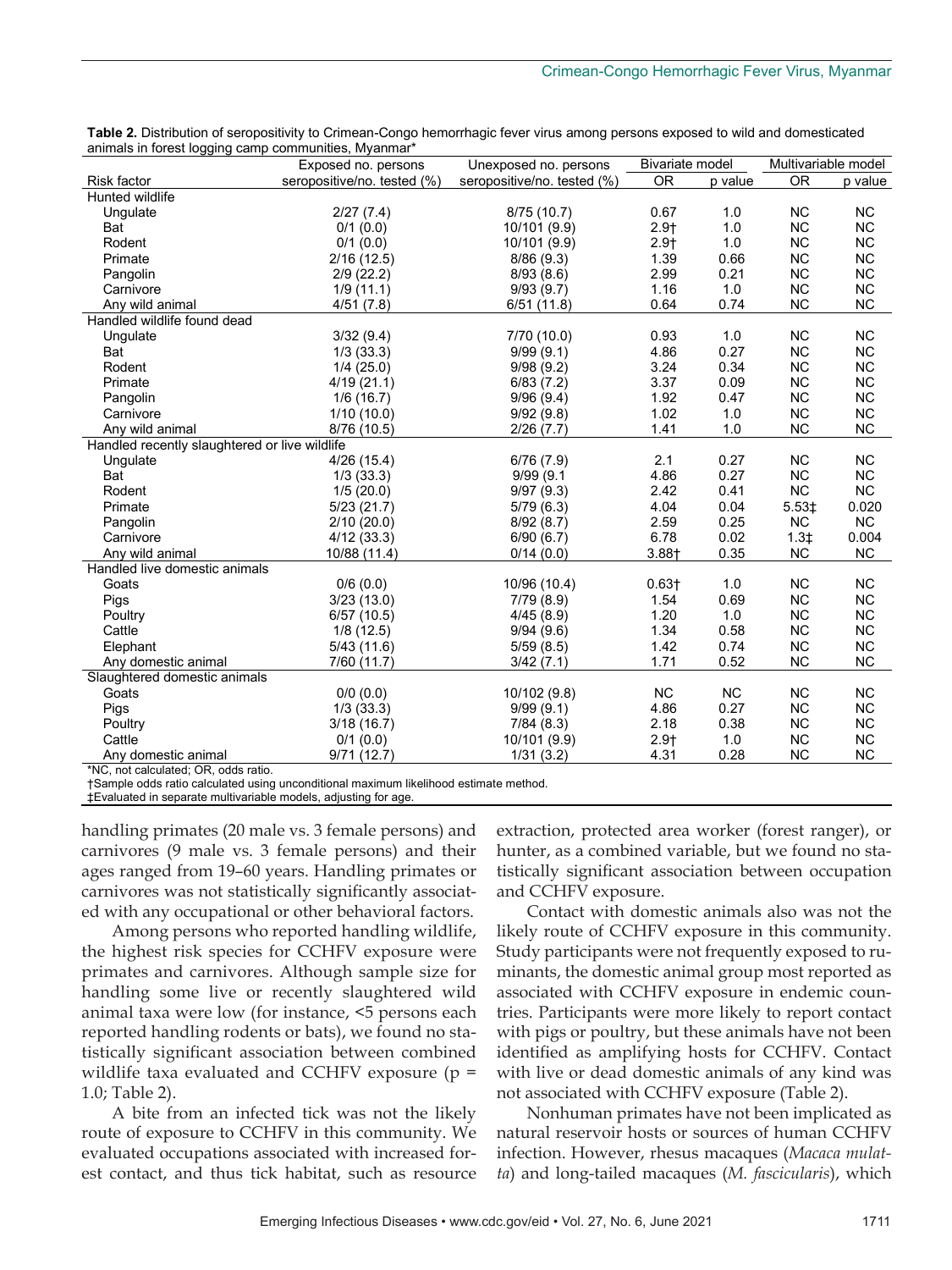#### **DISPATCHES**

range throughout Myanmar, have been infected with CCHFV in laboratory settings. Rhesus macaques develop viremia without clinical signs, but long-tailed macaques develop signs of clinical illness and viremia similar to disease progression in humans (*15*). Contact with blood or other bodily fluids, including saliva, urine, or feces, during a period of viremia in macaques could lead to human infection. Similarly, wild carnivores have not been implicated as natural reservoir hosts for CCHFV, but red foxes (*Vulpes vulpes*), which are thought to range in Myanmar, and Pallas's cats (*Otocolobus manul*), which range in central Asia, have demonstrated CCHFV seropositivity and could serve as sources of human infection, particularly through bushmeat hunting, which exposes persons to animal blood and body fluids.

#### **Conclusions**

Our findings indicate that CCHFV is circulating in Myanmar with human infections that are either mildly symptomatic or occurring in populations that fall outside of existing surveillance systems. Although exposure to domestic animal amplifying hosts is the most commonly reported exposure type for human CCHFV infections in endemic countries, our findings show that persons with close contact with wild animal reservoir hosts, especially blood and body fluids of nonhuman primates and carnivores, also are at risk for CCHFV infection. Surveillance of at-risk populations in Myanmar should be expanded to better prepare for potential future outbreaks of CCHF.

#### **Acknowledgments**

We thank the Department of Medical Research, the Myanmar Timber Enterprise, the Livestock Breeding and Veterinary Department, and the Forest Department of the Republic of the Union of Myanmar for their support and facilitation of this research. We thank Than Toe, Than Swe, Khin Maung Win, Tin Tin Myaing, Cynthie Tin Oo, and Daniel Fishbein for their guidance on working in Myanmar.

Research reported in this publication was supported by the Fogarty International Center of the National Institutes of Health under grant no. K01TW010279. C.J. and N.G. were supported by the United States Agency for International Development (USAID) Emerging Pandemic Threats PREDICT project (cooperative agreement no. GHN-A-OO-09-00010-00). Laboratory work was funded in part by the Global Emerging Infections Surveillance (GEIS) Section of the Armed Forces Health Surveillance Branch (AFHSB) research plans (ProMIS P0141\_19\_RD and P0129\_20\_RD) through USAMRIID.

The content is solely the responsibility of the authors and does not necessarily represent the official views of the National Institutes of Health, USAID, or the US Army.

#### **About the Author**

Dr. Smiley Evans is a research epidemiologist at the One Health Institute, University of California, Davis, California, USA. Her research focuses on disease transmission dynamics between humans and wildlife and the impact of biodiversity on disease emergence.

#### **References**

- 1. Hoogstraal H. The epidemiology of tick-borne Crimean-Congo hemorrhagic fever in Asia, Europe, and Africa. J Med Entomol. 1979;15:307–417. https://doi.org/ 10.1093/jmedent/15.4.307
- 2. Ergönül O. Crimean-Congo haemorrhagic fever. Lancet Infect Dis. 2006;6:203–14. https://doi.org/10.1016/ S1473-3099(06)70435-2
- 3. Al-Abri SS, Abaidani IA, Fazlalipour M, Mostafavi E, Leblebicioglu H, Pshenichnaya N, et al. Current status of Crimean-Congo haemorrhagic fever in the World Health Organization Eastern Mediterranean Region: issues, challenges, and future directions. Int J Infect Dis. 2017;58:82– 9. https://doi.org/10.1016/j.ijid.2017.02.018
- 4. Maltezou HC, Papa A. Crimean-Congo hemorrhagic fever: risk for emergence of new endemic foci in Europe? Travel Med Infect Dis. 2010;8:139–43. https://doi.org/10.1016/ j.tmaid.2010.04.008
- 5. Messina JP, Pigott DM, Golding N, Duda KA, Brownstein JS, Weiss DJ, et al. The global distribution of Crimean-Congo hemorrhagic fever. Trans R Soc Trop Med Hyg. 2015;109:503–13. https://doi.org/10.1093/trstmh/trv050
- 6. Bente DA, Forrester NL, Watts DM, McAuley AJ, Whitehouse CA, Bray M. Crimean-Congo hemorrhagic fever: history, epidemiology, pathogenesis, clinical syndrome and genetic diversity. Antiviral Res. 2013;100:159–89. https://doi.org/10.1016/j.antiviral.2013.07.006
- 7. Patel AK, Patel KK, Mehta M, Parikh TM, Toshniwal H, Patel K. First Crimean-Congo hemorrhagic fever outbreak in India. J Assoc Physicians India. 2011;59:585–9.
- 8. Spengler JR, Bergeron É, Spiropoulou CF. Crimean-Congo hemorrhagic fever and expansion from endemic regions. Curr Opin Virol. 2019;34:70–8. https://doi.org/10.1016/ j.coviro.2018.12.002
- 9. Estrada-Peña A, Sánchez N, Estrada-Sánchez A. An assessment of the distribution and spread of the tick *Hyalomma marginatum* in the western Palearctic under different climate scenarios. Vector Borne Zoonotic Dis. 2012;12:758–68. https://doi.org/10.1089/ vbz.2011.0771
- 10. Vorou R, Pierroutsakos IN, Maltezou HC. Crimean-Congo hemorrhagic fever. Curr Opin Infect Dis. 2007; 20:495–500. https://doi.org/10.1097/QCO.0b013e3282a 56a0a
- 11. Deyde VM, Khristova ML, Rollin PE, Ksiazek TG, Nichol ST. Crimean-Congo hemorrhagic fever virus genomics and global diversity. J Virol. 2006;80:8834–42. https://doi.org/10.1128/JVI.00752-06
- 12. Spengler JR, Bergeron É, Rollin PE. Seroepidemiological studies of Crimean-Congo hemorrhagic fever virus in domestic and wild animals. PLoS Negl Trop Dis.